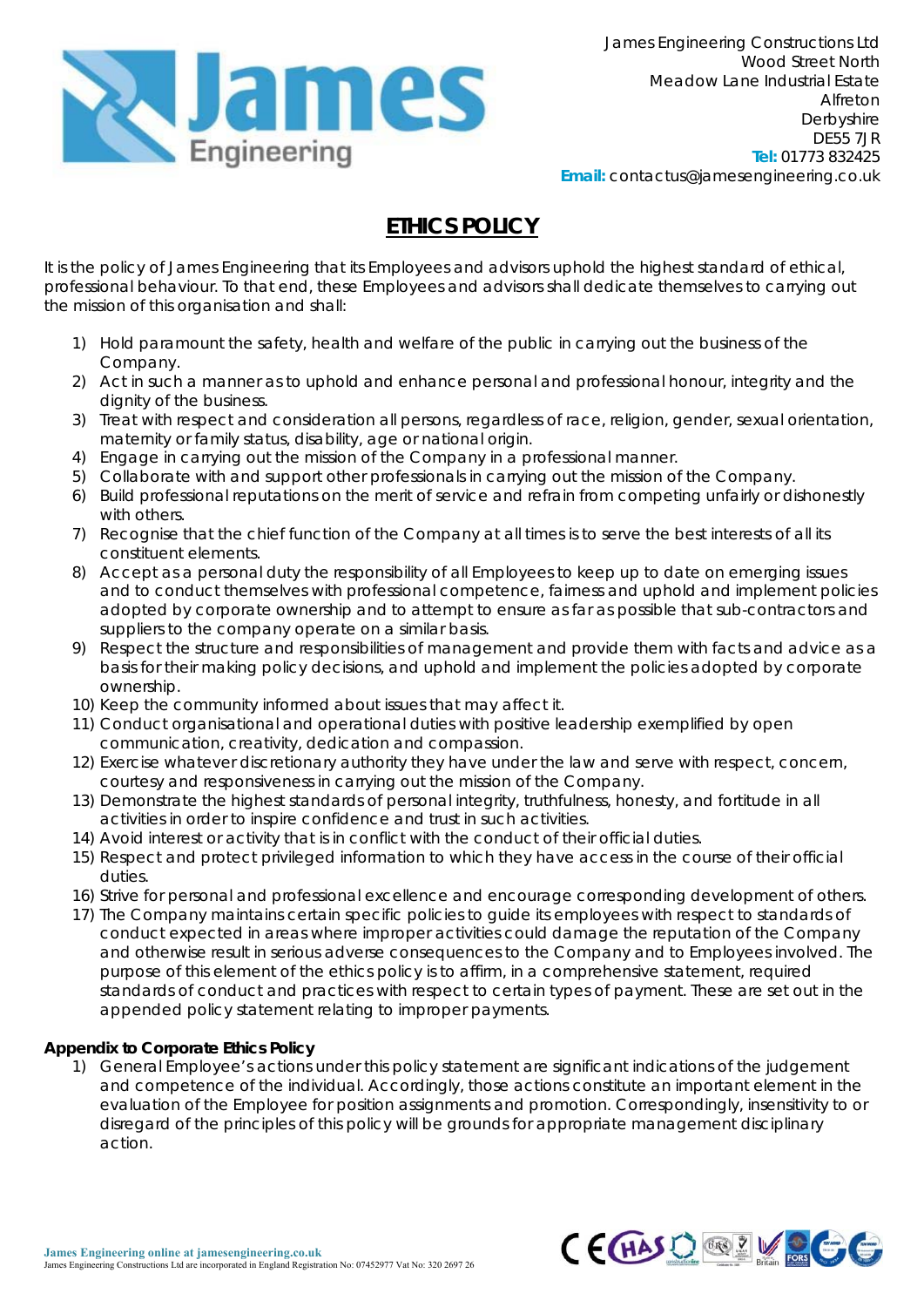

2) Transaction Legitimacy – The Company expects all Employees to use only legitimate practices in (i) commercial operations and (ii) in promoting the company position on issues before governmental authorities.

As the Bribery Act 2010 denotes and as stated below "kickbacks" or "bribes" intended to induce or reward favourable buying decisions and governmental actions are unacceptable and prohibited. No Employee of the Company acting on the Company's behalf shall make directly or indirectly through any person or form, any payment of anything of value (in the form of compensation, gift, contribution or otherwise) to:

- Any person or firm employed by or acting for or on behalf of any customer, whether private or governmental, for the purpose of induction or rewarding any favourable action by the customer in any commercial transaction; or any governmental entity, for the purpose of inducing or rewarding action (or withholding of action)by a governmental entity in any governmental matter;
- Any governmental official, for the purpose of inducing or rewarding favourable action (or withholding of action) or the exercise of influence by such official in any commercial transaction or in any governmental matter.

In utilizing consultants, agents, sales representatives or others, the Company will employ only reputable, qualified individuals or firms under compensation arrangements which are reasonable in relation to the services performed.

(The provisions of this section are not intended to apply to ordinary and reasonable business entertainment or gifts not of substantial value, customary in local business relationships and not violative of law as applied in that environment.)

## **3) Reports**

Any employee who is requested to make, authorize, or agree to any offer or payment which is, or may be, contrary to this Policy will promptly report such information to the employee's manager, advisor, or to the manager in the company having responsibility for financial activity. Any employee who acquires information (for example, newspaper reports, reports from customers, or statements of individuals involved) that gives the employee reason to believe that any employee is engaged in conduct forbidden by this Policy, or that any sales representative, distributor, or other person or firm representing the Company in any transaction is engaged in the type of conduct (whether or not in connection with a transaction involving the Company or its products) which, if engaged in by an employee of the Company, would violate this Policy, will promptly report such information to the employee's manager, or to the manager having responsibility for financial activity. Any manager receiving a report as cited above will promptly report the matter to higher management.

## **4) Confidentiality**

No employee shall enter into any understanding or agreement--whether expressed or implied, formal or informal, written or oral--with a competitor limiting or restricting any of the following aspects of the competitive strategy of either party or of the business offering of either party to any third party or parties in relation to:

- A) Selling prices cost or profit
- B) Products or Services offered
- C) Terms and Conditions of Sales
- D) Production or Sales Volumes
- E) Production Facilities or Capacity

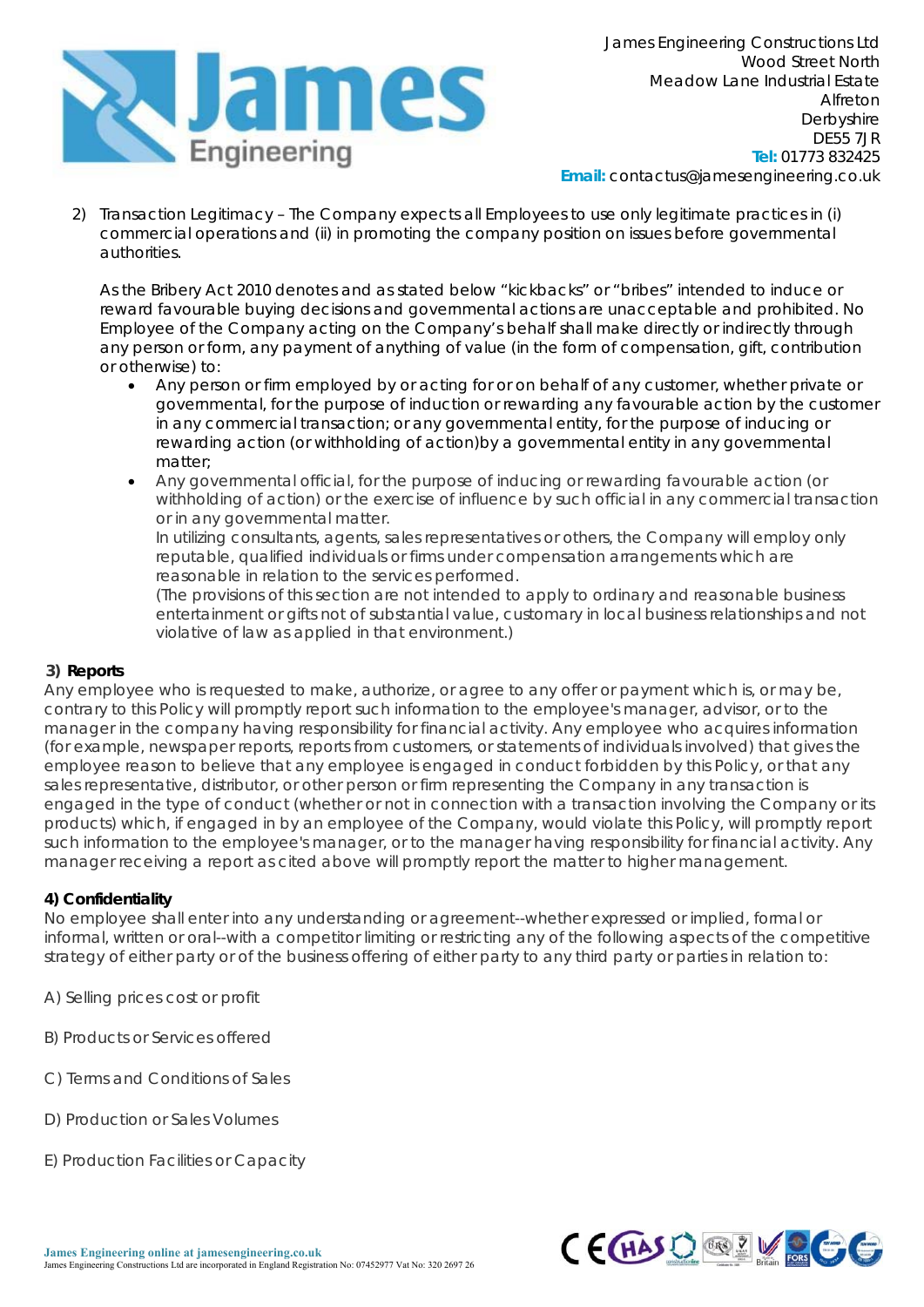

- F) Market Share
- G) Decision to quote or not to quote
- H) Customer or supplier classification or selection
- J) Sales Territory
- K) Distribution Method

B. No employee shall enter into any understanding or agreement with a purchaser or lessee of a product sold or leased by the Company which restricts the right of the purchaser or lessee to determine the price at which to resell or lease such product; nor shall any employee enter into such an agreement when the Company is the purchaser or lessee of a product.

C. The following understandings may be violative of the law under certain circumstances and may be entered into by an employee of the Company only if the agreement has been reviewed by Company legal advisor in advance of execution and in the opinion of advisor is not in violation of law:

(1) Understandings with any customer or supplier which condition the sales or purchases of The Company on reciprocal purchases or sales by the customer/supplier;

(2) understandings with any purchaser or lessee of a product of the Company which in any way restrict the discretion of the customer to use or resell the product as the customer sees fit;

(3) Understandings with anyone which restrict the discretion of either party to manufacture any product or provide any service, or to sell to, or buy from, any third party.

**5) Discussions and Exchange Of Information With Competitors-**Communication with a competitor on subjects as to which an understanding with the competitor would be illegal is**,** likely to serve as important evidence of the existence of an understanding, particularly if the communication is accompanied or followed by similarity of action. The prohibitions set forth below are thus intended to avoid prosecutions which, though based on merely circumstantial evidence, may nevertheless be difficult to defend successfully. Accordingly, no employee shall discuss with a competitor or any third party acting for a competitor, or otherwise furnish to or accept from a competitor or any third party acting for a competitor, information on any subject as to which an understanding with the competitor is prohibited. This paragraph does not preclude obtaining competitive information from independent third-party sources who are not acting for a competitor in transmitting the information

#### **6) Participation in Trade Associations and Other Meetings with Competitors**

- A. No employee shall attend or remain present:
- (1) At any surreptitious meeting of competitors;

(2) at any meeting where there is a discussion by competitors of any subject which the Company's employee is precluded from discussing by the paragraph above on Discussions and Exchange of Information with Competitors; or